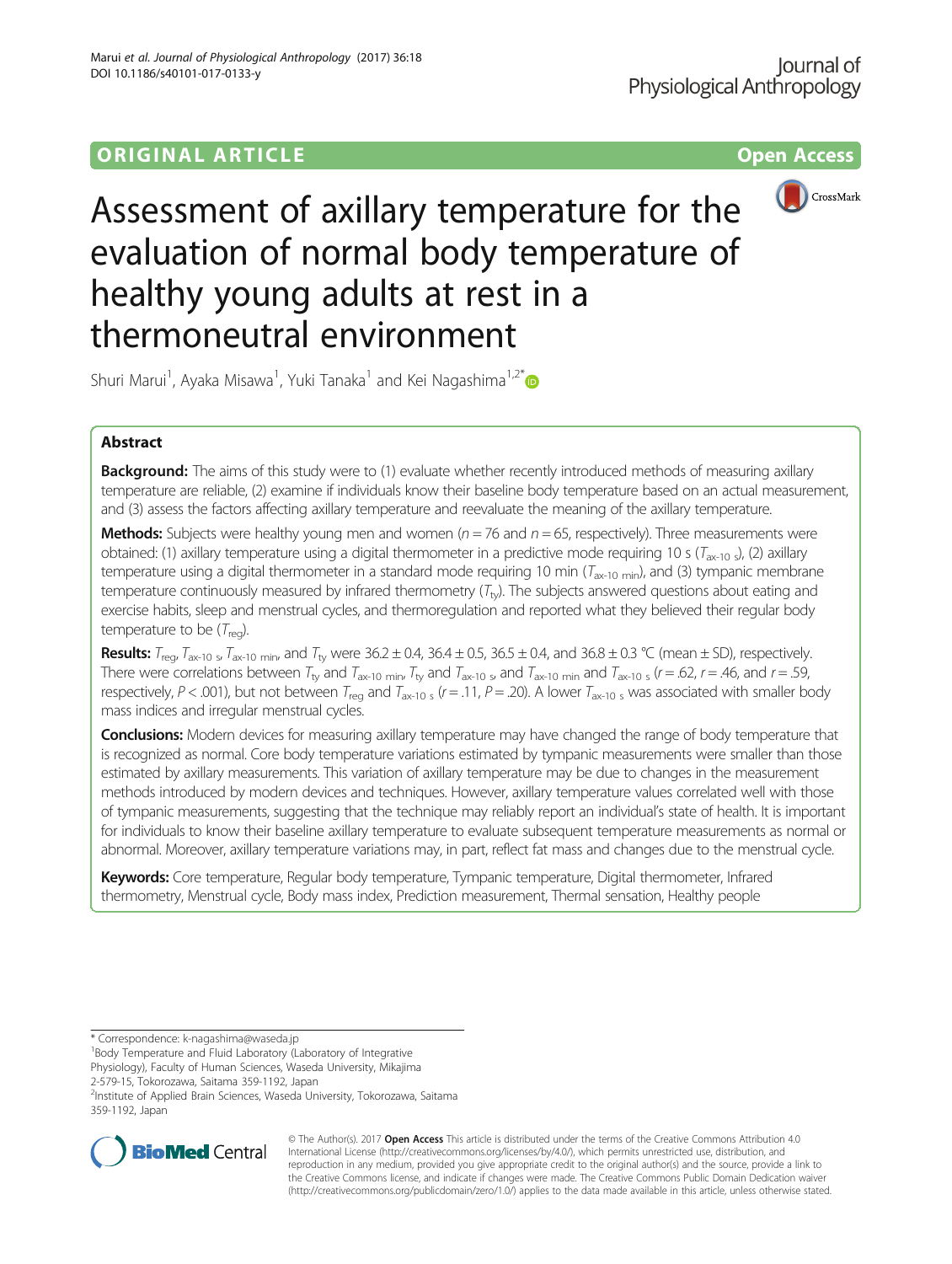#### Background

In most animals, body temperature is an important determinant for metabolism, movement, and neural activity [\[1](#page-6-0)–[3\]](#page-6-0). Homeothermic animals, in particular, maintain a constant body temperature using various autonomic and behavioral processes [[4\]](#page-6-0). However, the meaning of the term body temperature is sometimes vague. In large animals, including human beings, the body temperature represents the temperatures of two separated physical compartments: core and shell [[5](#page-6-0)], and reports indicate that thermal inputs from both the core body and the skin activate thermoregulatory responses [\[6](#page-6-0), [7\]](#page-6-0).

We propose that the core body temperature is used as a surrogate for the body temperature in clinical medicine, and accurate monitoring involves placement of a thermometer such as a thermistor probe or thermocouple in the core body, e.g., the rectum or esophagus [[8](#page-6-0), [9](#page-6-0)]. More practical methods such as thermometry in the oral cavity, axilla, and ear canal are used in clinics and at home as the first step in the evaluation of infection, inflammation, and medication effects. These methods aim to assess the core temperature although the temperatures measured are those of the body shell. Among them, axillary temperature measurement has been widely used to evaluate patient temperature for years [[9](#page-6-0)–[11](#page-6-0)], probably due to the ease of axillary access [\[10\]](#page-6-0). However, the influence of the environmental temperature and incorrect placement of the thermometer lead to erroneous body temperature measurement [\[9](#page-6-0)]. Additionally, some more recently introduced digital thermometers, while capable of producing rapid results, utilize a predictive algorithm that could augment measurement errors and tend to show lower values [\[12](#page-6-0)–[14](#page-6-0)].

"Normal body temperature" was defined as the axillary temperature measured using a mercury thermometer (approximately 37.0 °C) [\[15](#page-6-0)]. However, axillary temperature varies among people, and temperatures ranging from 36.2 to 37.5 °C are accepted as normal [[15](#page-6-0), [16\]](#page-6-0). This range may compensate for various factors that influence measurement. The factors include measurement errors and environment temperature. Moreover, we speculate that the wide range of axillary temperature reflects physical and physiological characteristics affecting the shell temperature, such as fat mass, skin blood flow, or basal metabolic rate. The existence of human temperature variation indicates that a comparison of an individual's temperature with the normal range may not accurately evaluate their state of health. Instead, it is more important to compare the individual's current temperature with their personal baseline temperature. For example, we can identify a fever based on a temperature that is 0.5 °C greater than the personal normal temperature.

In the present study, we aimed to reevaluate the meaning of the normal body temperature determined by measurements of axillary temperature. Previous studies assessed the importance of axillary temperature measurements by comparing them to core temperature measurements [\[11](#page-6-0)–[13](#page-6-0), [17](#page-6-0)–[24](#page-6-0)]. However, these studies were limited to small groups, patients, and newborns. Therefore, we first compared the axillary and tympanic temperatures of over 100 healthy subjects of a similar age in the same thermoneutral environment and during the same season. Tympanic temperature was utilized as a surrogate for core temperature [[25, 26](#page-6-0)]. We also compared each subject's perceived personal baseline body temperature with the axillary temperature we recorded. Finally, we tested our hypothesis that axillary temperature deviations are related to physical, physiological, and behavioral characteristics.

#### **Methods**

#### Subjects

Healthy college students were recruited for the study (76 males and 65 females, aged  $20.7 \pm 1.6$  and  $20.7 \pm 1.9$  years (mean ± SD), respectively). Experiments were conducted from August to October (autumn in Japan). Body temperature was measured from 2:00 to 3:00 p.m. in an experimental room maintained at an ambient temperature of  $25.4 \pm 2.0$  °C and relative humidity of 62  $± 9%$  (mean  $± SD$ , respectively). All subjects were instructed to wear light clothing (such as T-shirts and long pants), and no subjects reported discomfort during the study. Written informed consent was obtained from all individual participants prior to commencing the study. The Human Research Ethics Committee of the Faculty of Human Sciences of Waseda University approved all the procedures. The study was also conducted in accordance with the Declaration of Helsinki.

Subjects were instructed to avoid exercise the day before the experiment and eschew food intake for 1 h before arriving at the experimental room. In addition, we verified that subjects wore lighter clothes. While sitting in a chair for at least 30 min, the subjects completed a questionnaire (12 questions for males and 13 for females) about sleeping and eating habits, menstrual cycle (females), exercise, and body temperature. The questionnaire included a question asking each participant to state his or her own regular body temperature  $(T_{\text{res}})$ .

Axillary temperatures were determined with a digital thermistor probe (MC612, Omron Healthcare, Inc., Kyoto, Japan). The accuracy and resolving power of the thermistor sensor are  $\pm 0.1$  and 0.1 °C, respectively. The measurement was performed twice, using different modes provided in the probe. One temperature was obtained using the standard mode: subjects were asked to place the thermometer in their axilla until the temperature displayed was stable, which usually took 10 min  $(T_{ax-10 \text{ min}})$ . The other was assessed using the predictive mode: subjects were instructed to place the thermometer in the same manner, and the value was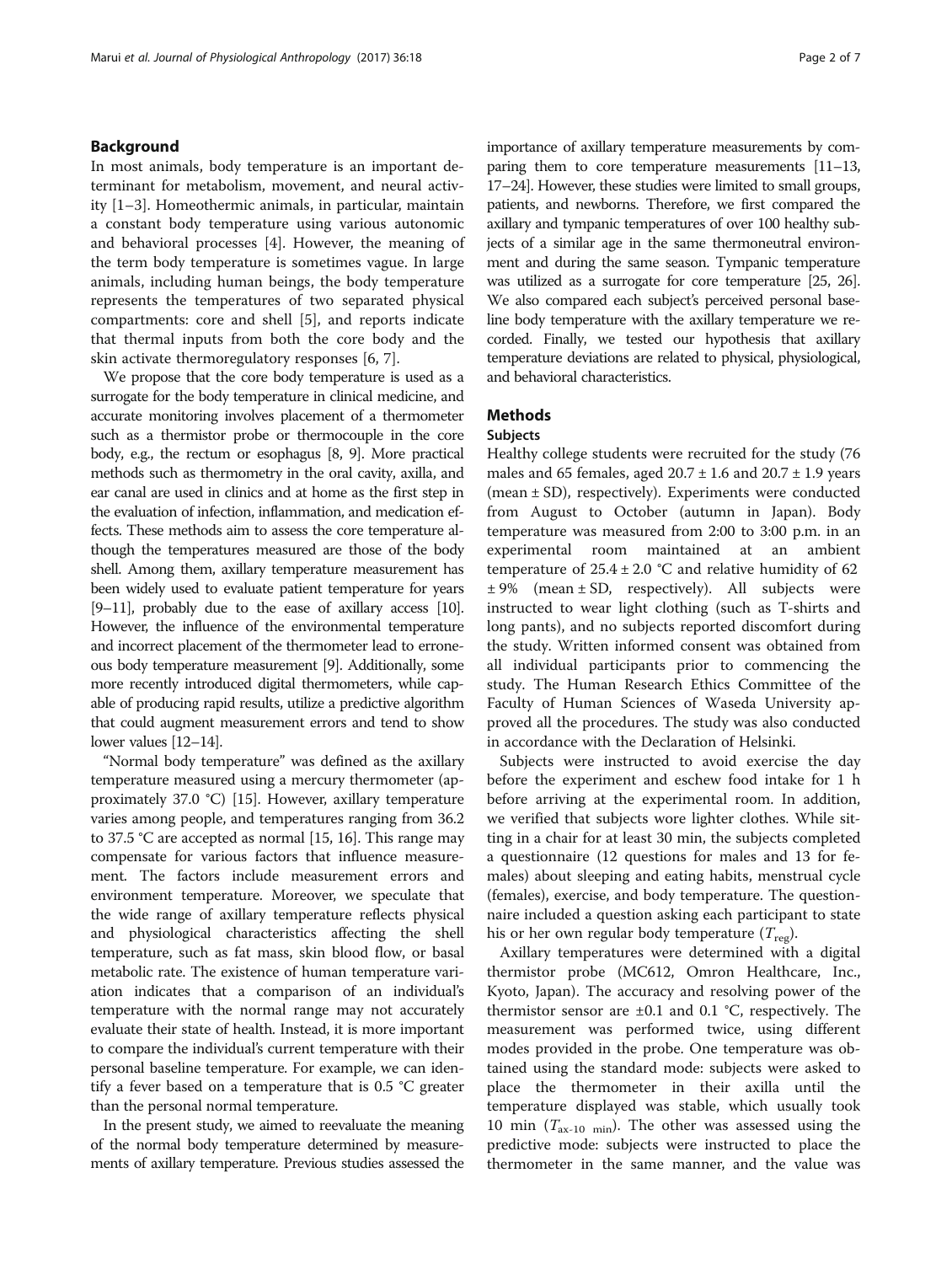determined by an algorithm (based on the immediate increase in temperature that occurs when the subject places the instrument) within 10 s  $(T_{\text{av-10 s}})$ . Subjects conducted these measurements by themselves after instruction by a researcher.

After the measurement of  $T_{ax-10 \text{ min}}$  and  $T_{ax-10 s}$ , the subject's tympanic membrane temperature  $(T_{tv})$  was monitored with an infrared sensor probe (CE Thermo, NIPRO Corp., Osaka, Japan) as a surrogate for estimating core temperature [\[25, 26\]](#page-6-0). The sensor probe was placed in the left ear canal with the assistance of a researcher. The probe occluded the ear canal, and the researcher adjusted the placement of the probe so as to make the sensor show the highest value (i.e., ideal direction of the probe). The data was recorded at 30-s intervals and stored on a computer, till when the value became stable  $(\pm 0.1 \degree C$  for 3 min, usually took 10–15 min).

Body mass index was calculated as weight  $(kg)/height<sup>2</sup>$  $(m<sup>2</sup>)$  and classified as follows: underweight, 18.4 kg/m<sup>2</sup> or below; normal weight,  $18.5-24.9 \text{ kg/m}^2$ ; overweight, 25.0 kg/ $m^2$  or above [[27\]](#page-6-0).

#### **Statistics**

We drew histograms demonstrating the grouped  $T_{\text{reg}}$ ,  $T_{\text{ax-10}}$  s,  $T_{\text{ax-10}}$  min, and  $T_{\text{ty}}$  data. The data for each temperature measurement method was divided into interval widths of 0.3 °C each, from 35.1 to 37.2 °C, and less than 35.1 °C and greater than 37.2 °C. The skewness and kurtosis were determined for each distribution (IBM SPSS Statistics for Windows, Version 22.0., IBM Corp., NY, USA). We hypothesized that the skewness and kurtosis were both 0 if the data showed normal distribution.

The difference of means between  $T_{\text{reg}}$ ,  $T_{\text{ax-10 min}}$ ,  $T_{\text{ax-10}}$  s, and  $T_{\text{tv}}$  was assessed by the one-way analysis of variance using SPSS software. A post hoc test was conducted using the Bonferroni method.

The correlations between  $T_{\text{ax-10 min}}$  and  $T_{\text{ax-10}}$  s,  $T_{\text{ax-10 min}}$ and  $T_{\text{tv}}$  and  $T_{\text{reg}}$  and  $T_{\text{ax-10}}$  s were evaluated by Pearson's test. Fisher's z-transformation test was performed to examine the difference between the correlations. Linear regression analysis was also conducted using the method of least squares.

We assumed a causal relationship between  $T_{\text{ax-10 s}}$  results and the questionnaire answers. First, we divided the subjects into two groups based on their  $T_{ax-10}$  s: one group with measurements lower than the  $T_{\mathrm{ax}\text{-}10~\mathrm{s}}$  median and the other with higher measurements. Each answer of the questionnaire was digitized and compared between the two groups using Student's  $t$  test. The null hypothesis was rejected at  $P < .05$ . All values are expressed as the mean ± SD.

#### Results

Figure [1a](#page-3-0)–[d](#page-3-0) shows the frequency distributions of  $T_{\text{reg}}$ ,  $T_{\text{ax-10 s}}$ ,  $T_{\text{ax-10 min}}$ , and  $T_{\text{ty}}$ , respectively. The mean values

were  $36.2 \pm 0.4$ ,  $36.4 \pm 0.5$ ,  $36.5 \pm 0.4$ , and  $36.8 \pm 0.3$  °C. Any pair of the means was different  $(P < .05)$ . The median values of  $T_{\text{reg}}$ ,  $T_{\text{ax-10 s}}$ ,  $T_{\text{ax-10 min}}$ , and  $T_{\text{ty}}$  were 36.2, 36.4, 36.5, and 36.9 °C, respectively. The skewness was −0.40, 0.04, −0.66, and −0.82 in  $T_{reg}$ ,  $T_{ax-10}$ ,  $T_{ax-10}$  min, and  $T_{\text{tv}}$ , respectively, and the kurtosis was 0.51, -0.28, 0.54, and 1.02.

Figure [2](#page-4-0) shows scattergrams demonstrating the relationship between  $T_{\text{tv}}$  and  $T_{\text{ax-10 min}}$  (A),  $T_{\text{tv}}$  and  $T_{\text{ax-10 s}}$  (B),  $T_{\text{ax-10 min}}$  and  $T_{\text{ax-10 s}}$  (C), and  $T_{\text{reg}}$  and  $T_{\text{ax-10 s}}$  (D). There were significant correlations between  $T_{\text{tv}}$  and  $T_{\text{ax-10 min}}$ ,  $T_{\text{tv}}$  and  $T_{\text{ax-10}}$  s, and  $T_{\text{ax-10}}$  min and  $T_{\text{ax-10}}$  s (r = .62,  $P < .001$ ;  $r = .46$ ,  $P < .001$ ; and  $r = .59$ ,  $P < .001$ , respectively). However, there was no significant correlation between  $T_{\text{reg}}$  and  $T_{\text{ax-10 s}}$  ( $r = .11$ ,  $P = .20$ ). The linear regression line equations for  $T_{\text{ty}}$  and  $T_{\text{ax-10}}$   $T_{\text{t}}$  and  $T_{\text{ax-10}}$  s, and  $T_{ax-10 \text{ min}}$  and  $T_{ax-10 \text{ s}}$  were:  $y = 0.82x + 6.26$ ,  $y = 0.64x +$ 12.94, and  $y = 0.62x + 13.80$ , respectively. The *r*-value for  $T_{\text{tv}}$ and  $T_{ax-10 \text{ min}}$  was greater than that for  $T_{tx}$  and  $T_{ax-10 s}$  (z =  $2.64, P = .01$ ).

Table [1](#page-5-0) summarizes the comparison of each answer in the questionnaire between the two groups we had defined by subject  $T_{ax-10 s}$ . The group with a  $T_{ax-10 s}$  below the median  $T_{ax-10}$  s had a lower body mass index and women in the groups that had irregular menstrual cycles.

#### **Discussion**

The term "normal body temperature" is often used in clinical medicine and at home; however, the definition should be more sharply defined to avoid misunderstanding. We aimed to answer three fundamental questions regarding the normal body temperature (usually assessed by the value of axillary temperature) in the present study. First, we analyzed if variation in axillary temperature between subjects originated from (a) technical errors in the measurement process, for example, incorrect placement of the measurement device, (b) technological problems with the instrument itself, for instance, with the predictive algorithm, or (c) individual differences in core body temperature. Second, we tested whether the body temperature subjects identified as their personal body temperature corresponded with their measured body temperature. Third, we investigated if differences in axillary temperature reflect differences in physical, physiological, or behavioral characteristics or vice versa.

We obtained  $T_{\text{tv}}$  using continuous infrared thermometry as a surrogate for estimating core temperature. It has been reported that the value obtained by this method correlates well with the esophageal temperature at an ambient temperature of 19–24 °C [\[25](#page-6-0)]. The ambient temperature is a factor affecting the reliability of the infrared thermometry. In addition, the sensor is needed to face to the tympanic membrane. The sensor probe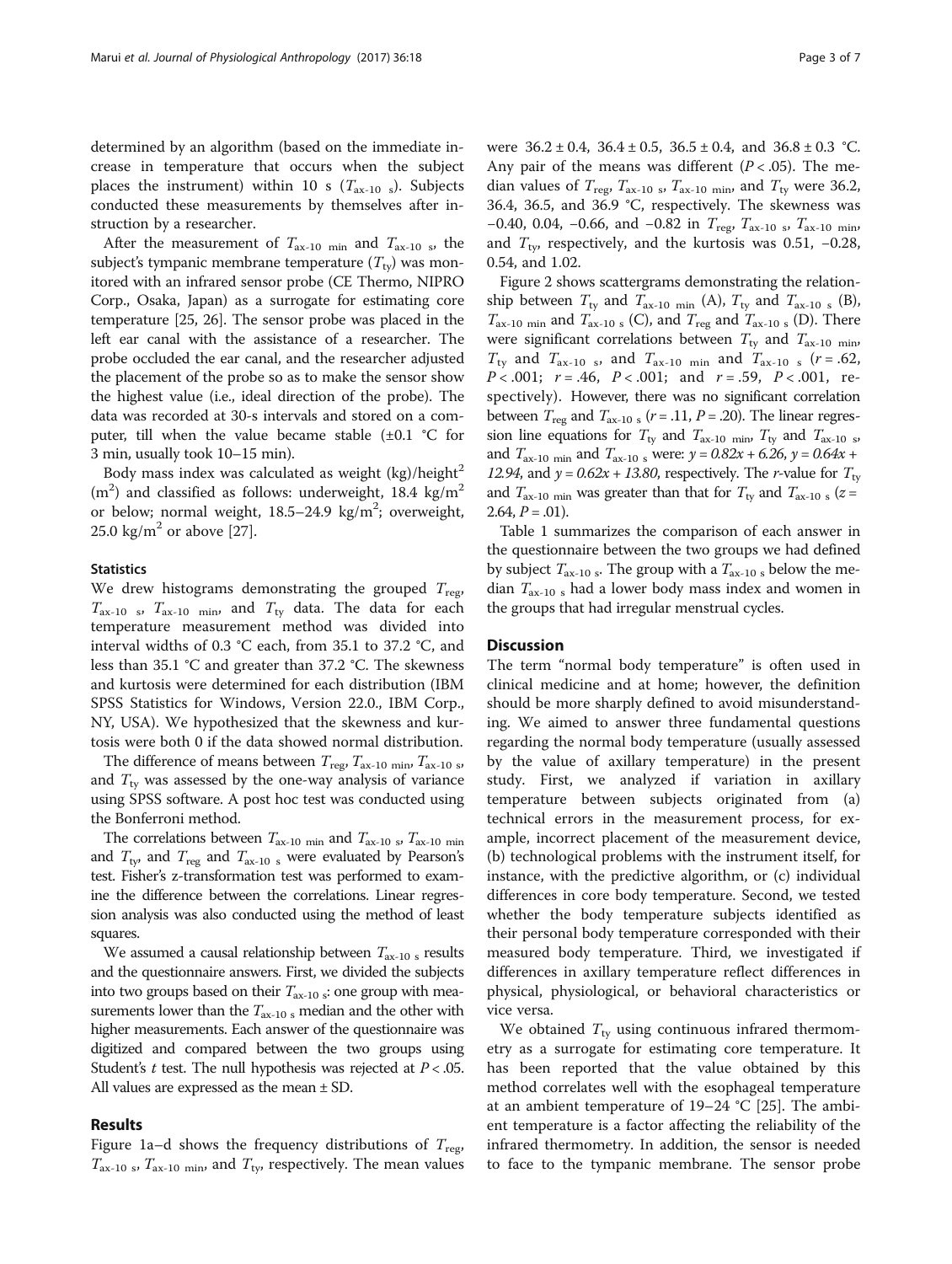<span id="page-3-0"></span>Marui et al. Journal of Physiological Anthropology (2017) 36:18 Page 4 of 7





used in the present study was designed to correct the influence by monitoring the ambient temperature and to fit to the ear canal, pointing to the tympanic membrane (based on the manual of the maker). We also tried to increase the reliability of the measurement by the methods as follows, besides collecting data of more than 100 subjects. Measurements were conducted in a stable thermoneutral environment to minimize deviations from the core temperature. A researcher conducted the placement of the probe, making the sensor face to the tympanic membrane. The probe occluded the ear canal, which also minimized the influence of the ambient temperature. Moreover, we continuously measure  $T_{\text{tv}}$ , till when the value became stable (usually took 10–15 min). We assume that, even if the sensor did not correctly point to the tympanic membrane, the stabilizing period allowed the inner-ear temperature to become identical to the temperature of the tympanic membrane. The average was  $36.8 \pm 0.3$  °C, and the coefficient was 0.8%. This finding together with the higher value of the kurtosis for the frequency distribution of  $T_{\text{ty}}$  could suggest that there was little interindividual difference in the core temperature. Although the skewness was less than 0, the result may also suggest the accuracy of the measurement method (Fig. 1d).

Reports indicate that axillary temperature, although measured at the body surface, correlates well with the core temperature [[11](#page-6-0), [13](#page-6-0), [17, 21](#page-6-0)–[24\]](#page-6-0). In the present study, we also found a significant correlation between  $T_{\text{ty}}$  and  $T_{\text{ax-10 min}}$  (Fig. [2a](#page-4-0)), although the frequency distribution of  $T_{\text{ax-10}}$  min was different from that of  $T_{\text{ty}}$ (smaller kurtosis, Fig. 1c, d). Moreover, the regression slope was 0.82. These results may suggest that under the conditions present during our measurements, axillary temperature closely approximates the core temperature as previously reported. However, the value showed greater variation among subjects compared to  $T_{\text{ty}}$ . In addition,  $T_{\text{ty}}$  was higher than  $T_{\text{ax-10 min}}$  as previously reported [\[28](#page-6-0)]. Because the measurements were conducted in a similar environment and under the instruction and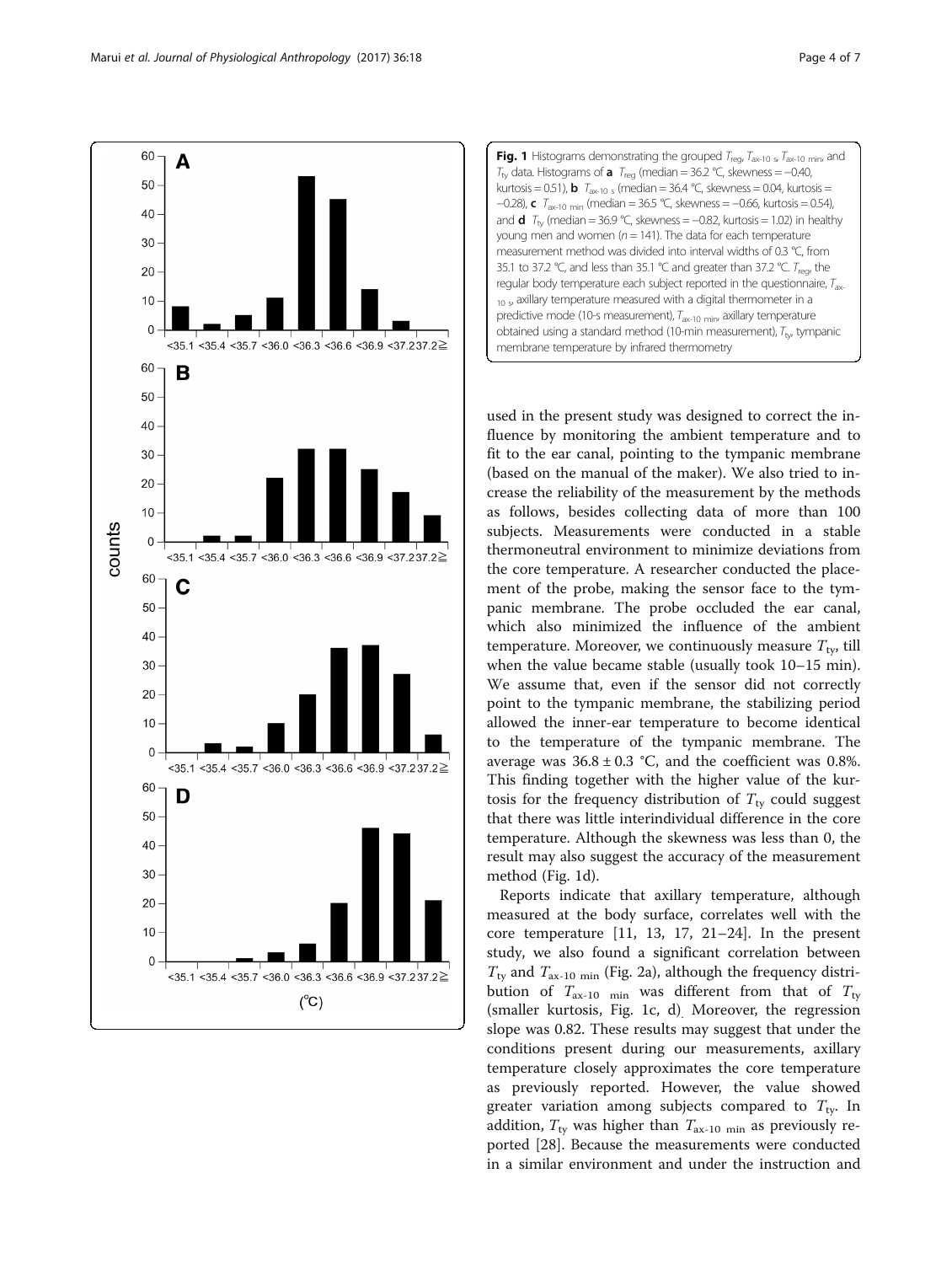<span id="page-4-0"></span>

supervision of researchers, factors leading to measurement errors [\[9](#page-6-0)] may have been negligible.

There was a significant correlation between  $T_{\text{tv}}$  and  $T_{\text{ax-10 min}}$ , and  $T_{\text{ty}}$  and  $T_{\text{ax-10 s}}$  (Fig. 2a, b). The correlation coefficient (r) for the correlation between  $T_{\text{ty}}$  and  $T_{\text{ax-10 s}}$  was lower than that for the correlation between  $T_{\text{ty}}$  and  $T_{\text{ax-10 min}}$ . These results confirm that  $T_{\text{ax-10 s}}$  includes a greater error in estimated axillary temperatures as indicated by previous reports [[12](#page-6-0)–[14](#page-6-0)]. Moreover, the mean of  $T_{\text{ax-10 s}}$  was lower than that of  $T_{\text{ax-10 min}}$ , which suggests that it is necessary to know an individual's personal regular temperature as obtained by the standard method. This knowledge may help individuals to assess whether they have a fever correctly and, thus, evaluate their state of health more accurately.

It seems to be accepted that "normal body temperature" is around 37.0 °C on average, although a range around this value (36.2 to 37.5 °C) is considered within normal limits [[15](#page-6-0), [16](#page-6-0)]. However, in the present study, the averaged values estimated by axillary temperature measurements using a digital thermometer were lower than the accepted normal value (i.e., 36.2 °C on average). The reason remains unclear. Differences in sensor material and the use of a predictive mode may have resulted in lower values.

In recent years, the axillary temperature is usually measured using a predictive mode, and all of the study participants regularly used this method of measurement. However, we did not find any correlation between  $T_{\text{rec}}$ and  $T_{ax-10}$  s (Fig. 2d). This result may suggest that the body temperature subjects believe to be their regular temperature is not based on the values they previously measured. However, we may have misinterpreted the data, because axillary temperature shows daily fluctuations and is influenced by the menstrual cycle [[29, 30\]](#page-6-0).

Subjects with a  $T_{ax-10}$  s below the median tended to have a lower body mass index (28% underweight, 0% overweight) compared to those whose  $T_{ax-10}$  s was above the median (14% underweight, 78% normal weight, 8% overweight) (Table [1\)](#page-5-0). A smaller subcutaneous fat mass may affect axillary temperature and be a factor involved in the interindividual difference we found. In addition, female subjects in the former group had irregular menstrual cycles. The disturbance of body temperature related to irregular menstrual cycles may influence axillary temperature.

Twenty subjects (14% of the total subjects) reported a  $T_{\text{reg}}$  below 36.0 °C. Eight of these subjects had a  $T_{\text{ax-10 s}}$ of <36.0 °C. Although we did not find any relationship between these two variables (Fig. 2d) for all subjects,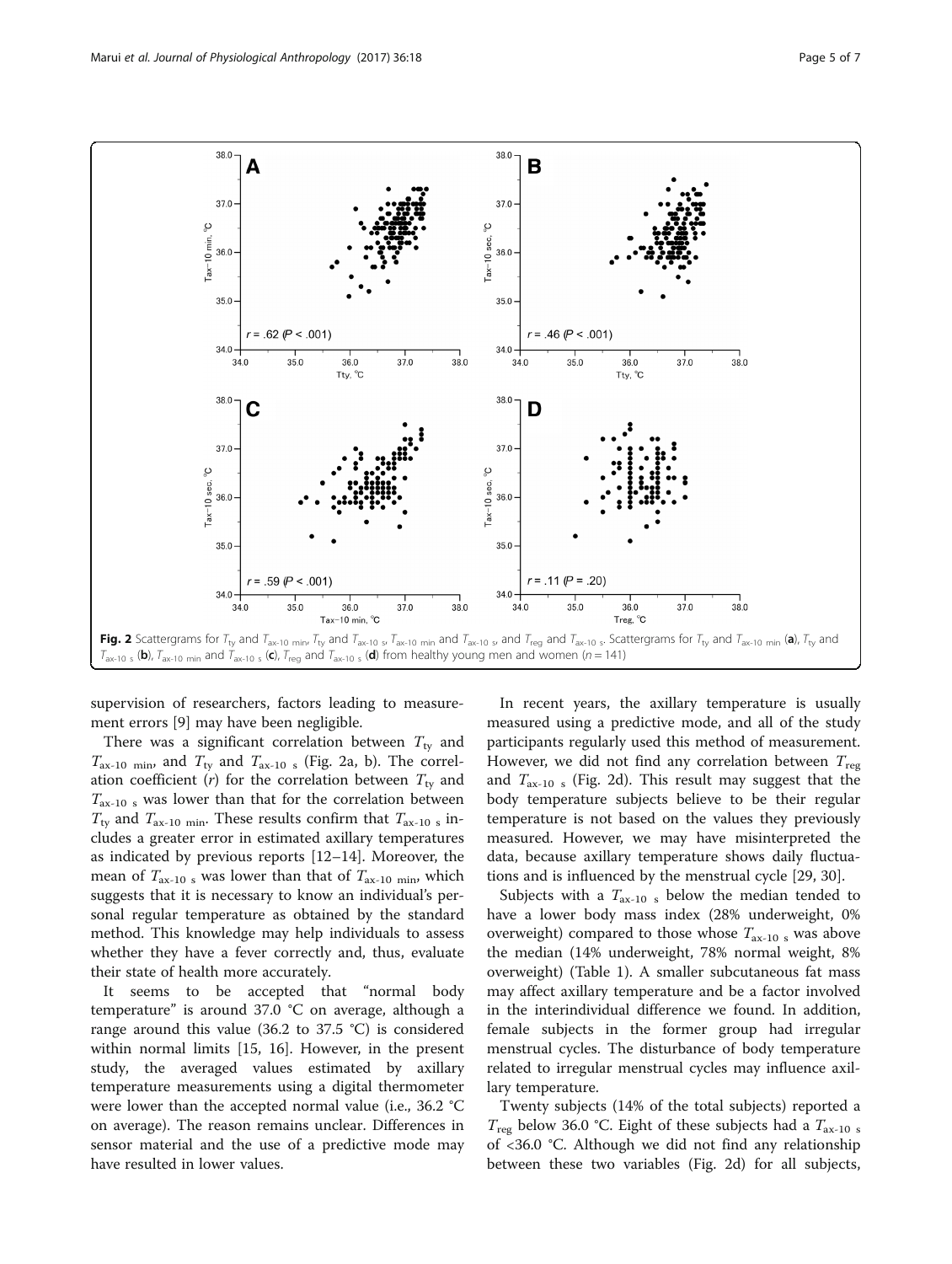<span id="page-5-0"></span>**Table 1** The comparison of each answer in the questionnaire between the two groups defined by  $T_{\text{ax-10}}$  s

|                                                                     | Mean $\pm$ SD  | $T_{ax-10 s}$ < 36.4 °C | $T_{\text{ax-10 s}} \geq 36.4 \text{ °C}$ | $P$ value |
|---------------------------------------------------------------------|----------------|-------------------------|-------------------------------------------|-----------|
| 1. Body mass index (height and body weight)                         | $20.5 \pm 2.2$ | $20.0 \pm 1.9$          | $21.1 \pm 2.4$                            | $.01*$    |
| 2. How many times do you have meal each day?                        | $2.8 \pm 0.5$  | $2.8 \pm 0.4$           | $2.9 \pm 0.6$                             | .38       |
| 3. Do you eat between meals?                                        | $1.9 \pm 0.8$  | $1.9 \pm 0.8$           | $2.0 \pm 0.7$                             | .56       |
| Answer (1: frequently 2: sometimes 3: seldom)                       |                |                         |                                           |           |
| 4. Do you eat after midnight?                                       | $2.3 \pm 0.8$  | $2.3 \pm 0.8$           | $2.4 \pm 0.8$                             | .81       |
| Answer (1: frequently 2: sometimes 3: seldom)                       |                |                         |                                           |           |
| 5. How many days do you drink alcohol a week?                       | $1.0 \pm 1.5$  | $1.0 \pm 1.4$           | $1.0 \pm 1.5$                             | .75       |
| 6. Do you think your diet is well-balanced?                         | $1.5 \pm 0.5$  | $1.5 \pm 0.5$           | $1.5 \pm 0.5$                             | .82       |
| Answer (1: yes 2: no)                                               |                |                         |                                           |           |
| 7. Do you try reducing caloric intake to control body weight?       | $1.9 \pm 0.3$  | $1.9 \pm 0.3$           | $2.0 \pm 0.2$                             | .16       |
| Answer (1: yes 2: no)                                               |                |                         |                                           |           |
| 8. How many hours do you sleep each night?                          | $6.7 \pm 1.2$  | $6.7 \pm 1.3$           | $6.8 \pm 1.2$                             | .82       |
| 9. How many hours do you exercise a week?                           | $3.9 \pm 6.1$  | $3.4 \pm 5.3$           | $4.8 \pm 6.9$                             | .19       |
| 10. Do you think that you are very sensitive to a cold environment? | $1.6 \pm 0.5$  | $1.5 \pm 0.5$           | $1.7 \pm 0.5$                             | .12       |
| Answer (1: yes 2: no)                                               |                |                         |                                           |           |
| 11. How often do you use an air conditioner in the summer?          | $1.9 \pm 0.8$  | $1.9 \pm 0.8$           | $2.0 \pm 0.8$                             | .51       |
| Answer (1: frequently 2: sometimes 3: seldom)                       |                |                         |                                           |           |
| 12. What is your normal body temperature?                           | $36.2 \pm 0.4$ | $36.2 \pm 0.4$          | $36.2 \pm 0.4$                            | .20       |
| 13. For females only: Do you have a regular menstrual cycle?        | $1.3 \pm 0.5$  | $1.5 \pm 0.5$           | $1.2 \pm 0.4$                             | $.01*$    |
| Answer (1: yes 2: no)                                               |                |                         |                                           |           |

 $P$  values were calculated using Student's  $t$  test

 $*P$  value  $< 05$ 

these eight subjects may have reported their regular body temperature based on the knowledge of previous actual measurements.

An individual's axillary temperature is judged as normal or abnormal based on a previously determined value (i.e., 37.0 °C), and it is well known that normal body temperature varies [\[15, 16](#page-6-0)]. The present results may indicate that the normal temperature range has changed due to the use of digital thermometers that utilize predictive algorithms. Our experiment included young and healthy subjects in an environment controlled to minimize factors that could potentially affect axillary temperature; although, we did not consider gender differences including those related to menstruation. Even in the experimental environment, we found important interindividual differences. The present study suggests that each individual needs to be aware of his or her baseline temperature. The interindividual differences in axillary temperature may, in part, reflect measurement errors. However, we found a lower  $T_{ax-10}$  s that was associated with lower body mass indices in male and female subjects and with irregular menstrual cycles. Because we did not assess physiological parameters such as metabolism, skin temperature, and skin blood flow, which may influence axillary temperature, the reasons for the observed interindividual variation remain unclear.

Future studies are needed to clarify the mechanism underlying this variation.

#### Conclusions

Modern axillary temperature measurement techniques may have changed the range of normal body temperature; nonetheless, they are reliable enough to estimate the core body temperature adequately. However, even between young and healthy subjects at rest in a comfortable environment, a normal temperature shows significant variation. Our results suggest that each individual should know his or her own regular temperature. Moreover, axillary temperature may reflect individual physical differences and diverse physiological states. Axillary temperature still has importance in evaluating health status, not only for determining if a fever is present but also for defining our baseline state of health.

#### Abbreviations

 $T_{\text{ax-10 min}}$ : Axillary temperature using the standard mode, taking 10 min;  $T_{\text{ax-10}}$  s: Axillary temperature using the predictive mode, taking 10 s;  $T_{\text{req}}$ : Regular body temperature;  $T_{\text{tv}}$ : Tympanic membrane temperature

#### Acknowledgements

Not applicable.